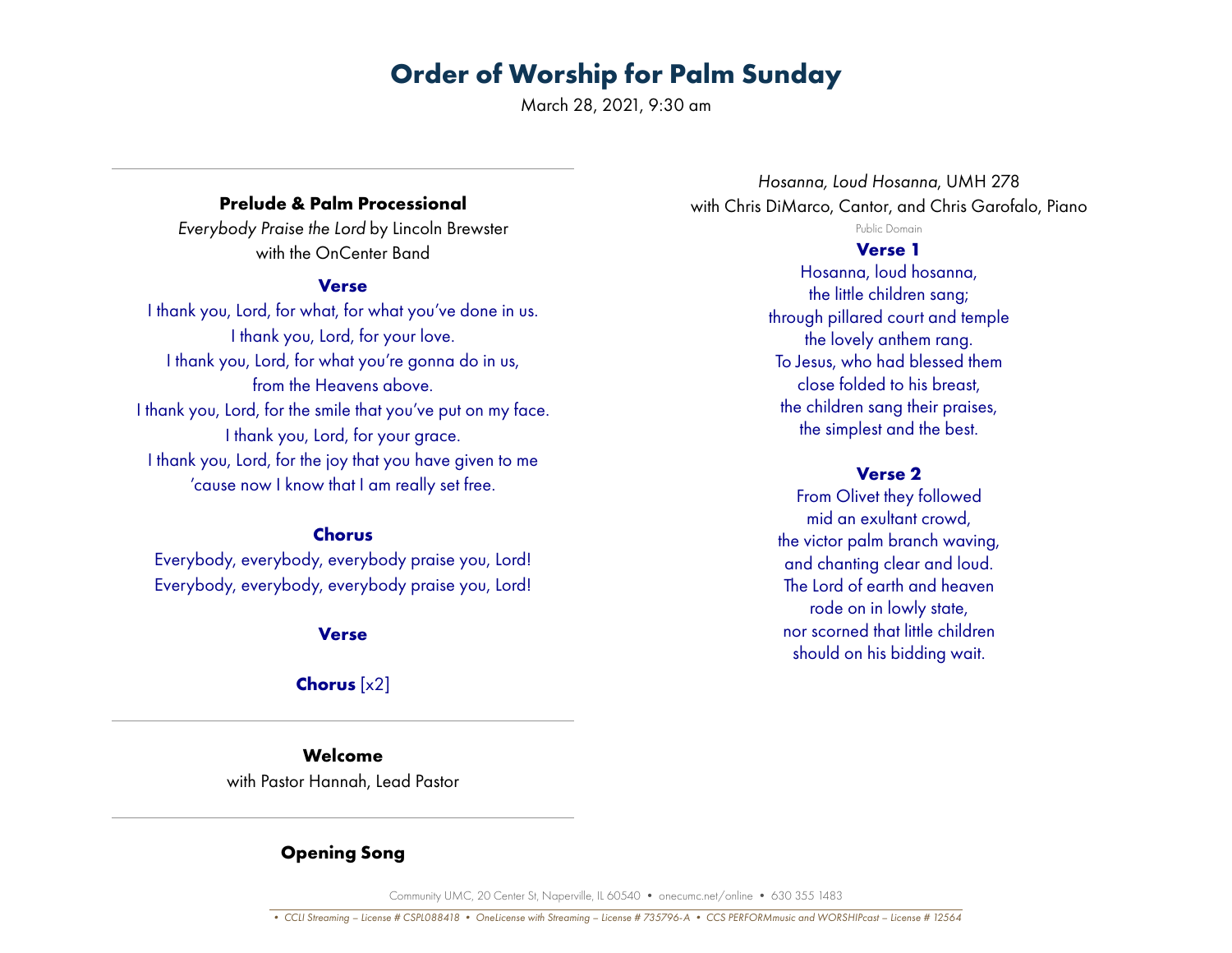March 28, 2021, 9:30 am

### **Verse 3**

"Hosanna in the highest!" that ancient song we sing, for Christ is our Redeemer, the Lord of heaven our King. O may we ever praise him with heart and life and voice, and in his blissful presence eternally rejoice!

# **Opening Prayer**

with Pastor Hannah

## **Passing of the Peace**

with Susan Keaton

#### **Song**

*Big House* by Audio Adrenaline with the OnCenter Band

Come and go with me to my Father's house *[x2]* It's a big, big house with lots and lots of room A big, big table with lots and lots of food A big, big yard where we can play football It's a big, big house, it's my Father's….house!

with Beth Hagemeyer

## **Extinguishing the Lenten Candles**

with Pastor Jeremiah

## **Scripture**

# Mark 11:1-11 with Conner Hagemeyer

<sup>1</sup> When they were approaching Jerusalem, at Bethphage and Bethany, near the Mount of Olives, he sent two of his disciples <sup>2</sup> and said to them, "Go into the village ahead of you, and immediately as you enter it, you will find tied there a colt that has never been ridden; untie it and bring it. 3 If anyone says to you, 'Why are you doing this?' just say this, 'The Lord needs it and will send it back here immediately.<sup>10</sup> 4 They went away and found a colt tied near a door, outside in the street. As they were untying it,  $5$  some of the bystanders said to them, "What are you doing, untying the colt?"  $6$  They told them what Jesus had said; and they allowed them to take it.  $7$  Then they brought the colt to Jesus and threw their cloaks on it; and he sat on it.  $8$  Many people spread their cloaks on the road, and others spread leafy branches that they had cut in the fields. 9 Then those who went ahead and those who followed were shouting,

"Hosanna! Blessed is the one who comes in the name of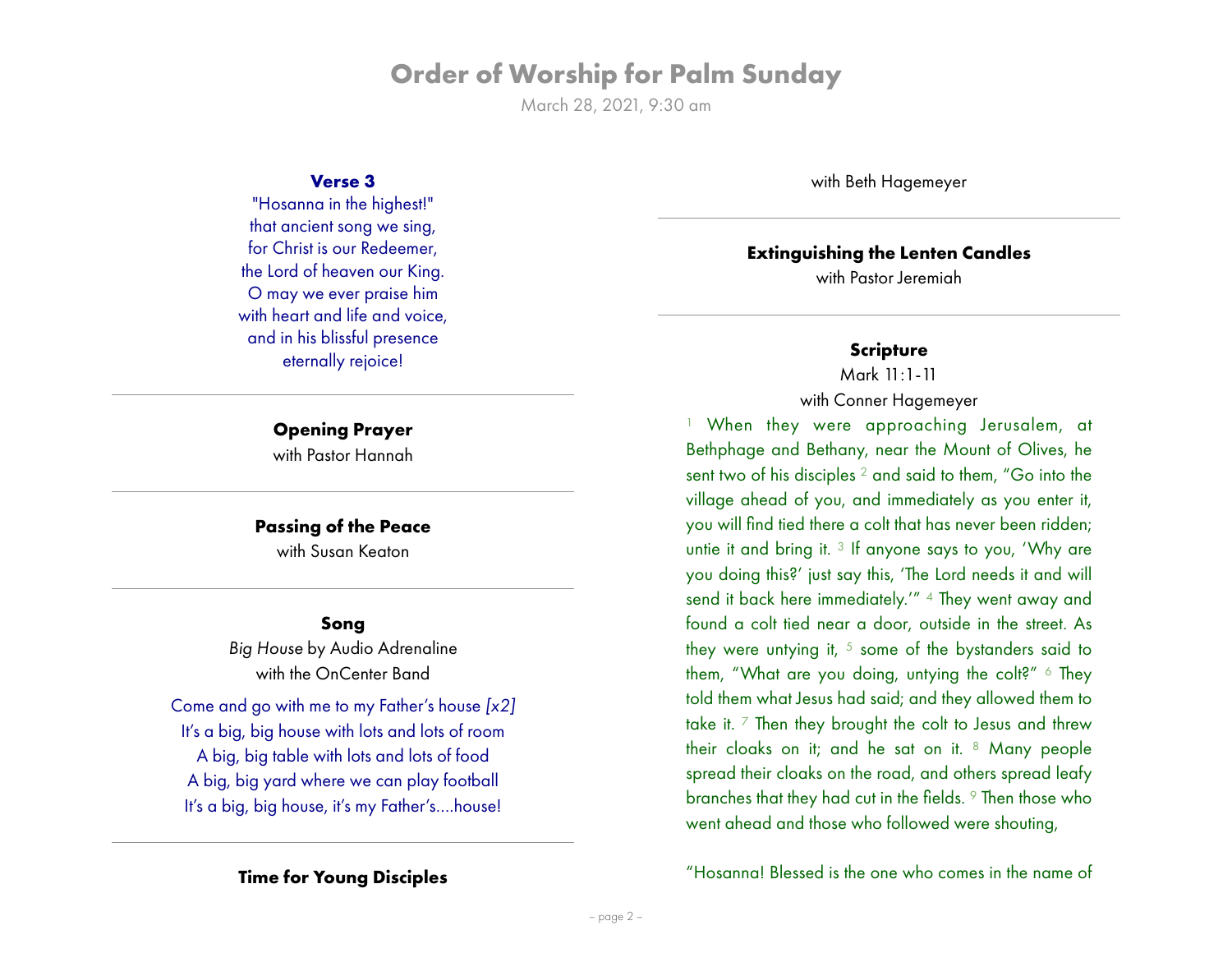March 28, 2021, 9:30 am

the Lord! 10 Blessed is the coming kingdom of our ancestor David! Hosanna in the highest heaven!"

 $11$  Then he entered Jerusalem and went into the temple; and when he had looked around at everything, as it was already late, he went out to Bethany with the twelve.

## **Song of Preparation**

*Lord, Listen to Your Children*, TFWS 2207 with Chris DiMarco, Cantor, and Chris Garofalo, Piano Copyright 1991 Changing Church Forum On bended knee with needy hearts, we come and pray. Lord, listen to your children. With willing hearts and open arms we come and pray. Lord, listen to your children. With simple words of heartfelt thanks we come. Believing in your promises, we come. On bended knee with needy hearts, we come and pray. Lord, listen to your children, listen to your children.

#### **Sermon**

*Palm Sunday* with Pastor Hannah

# **Song**

*Bring It On* by Joth Hunt with the OnCenter Band

### **Verse 1**

You are my provider, everything I need is found in you. You are my desire, every step I take I look to you.

#### **Pre-chorus**

The one who gives me life. The one who gives me joy. The one who gives me all I need.

### **Chorus**

Bring it on your love and favor, pour it out til it runs over. Bring it on your love and favor, pour it out, Lord.

#### **Verse 1**

# **Pre-Chorus**

**Chorus** [x2]

**Bridge** [x3] Bring it on, bring it on favor. bring it on, bring it on blessing. Bring it on, bring it on favor. bring it on, bring it on.

# **Chorus** [x2]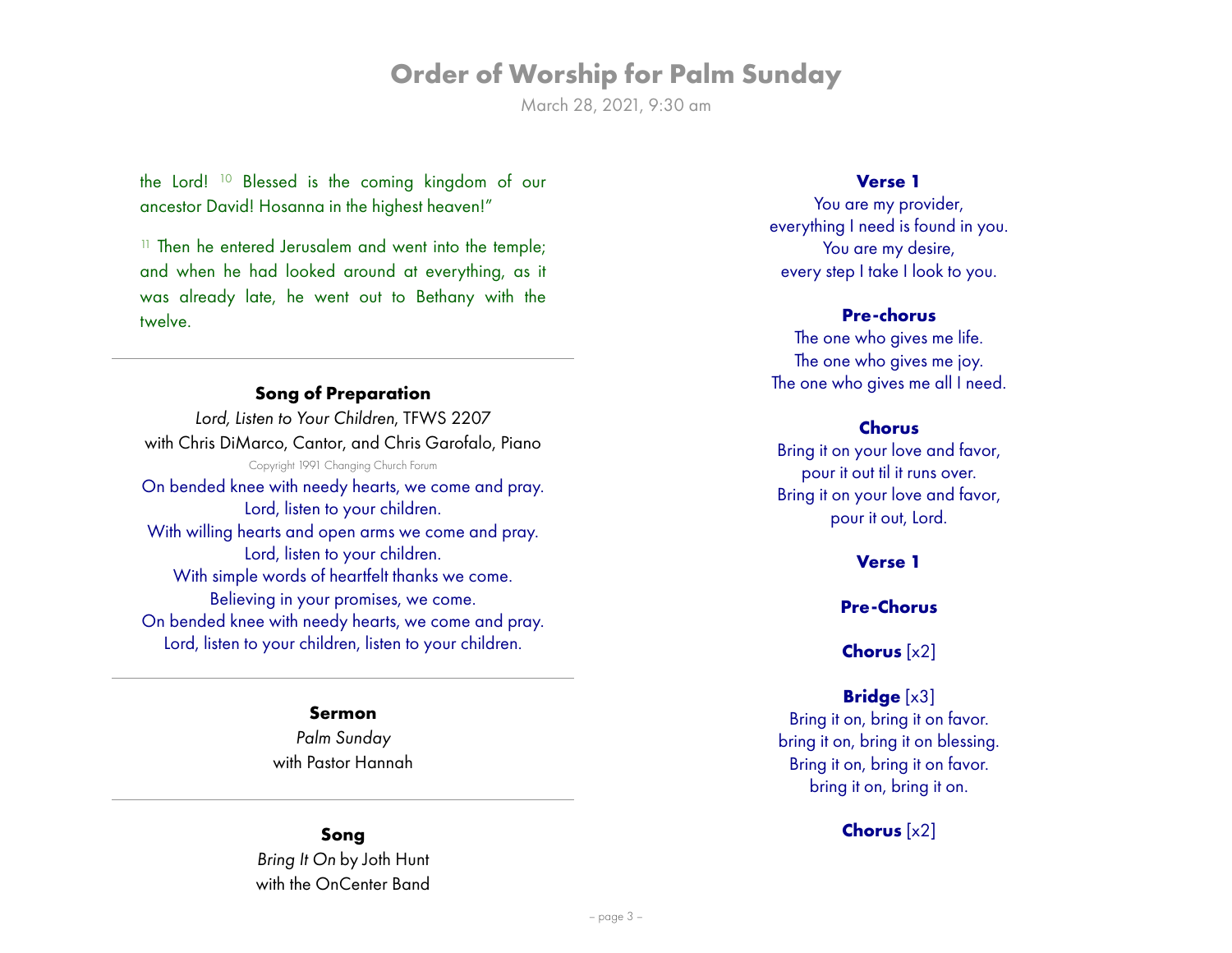March 28, 2021, 9:30 am

# **Pastoral Prayer**

with Pastor Hannah

# **The Lord's Prayer**

with Sierra Donaldson Our Father, who art in heaven, hallowed be thy name. Thy kingdom come, thy will be done on earth as it is in heaven. Give us this day our daily bread, and forgive us our trespasses, as we forgive those who trespass against us. And lead us not into temptation, but deliver us from evil. For thine is the kingdom and the power and the glory forever. Amen.

### **From the Strategic Planning Team**

Bob Baker, Pastor Hannah Chong, Sharon de Waard, George Groves, Dave Hollander, Lynn Pries, Dale Zimmermann

# **Offering Invitation**

with Kyle Markwell

# **Offertory**

*Be Lifted Higher* by David Moore with the OnCenter Band

# **Verse 1**

As your people, we won't be silent. We're gonna shout about everything you are, everything you are. As your people, we'll stand unshaken no matter what the world could ever throw our way. We'll never be ashamed.

# **Chorus 1**

When you speak you turn the hardest hearts to song. Now we'll sing because a vict'ry has been won. Your name be lifted higher! [x2] Be lifted higher!

#### **Verse 2**

You're the answer to our world's questions. You're the reason that creation came to life standing in your light. You're alive and ev'ryone will see you. You speak a word and hopeless hearts will beat again in grace that never ends.

# **Chorus 1**

# **Bridge 1**

You are our God and we are yours. Our hearts respond 'cause you are good. And nothing's gonna separate us. Nothing's ever gonna separate us.

# **Bridge 2**